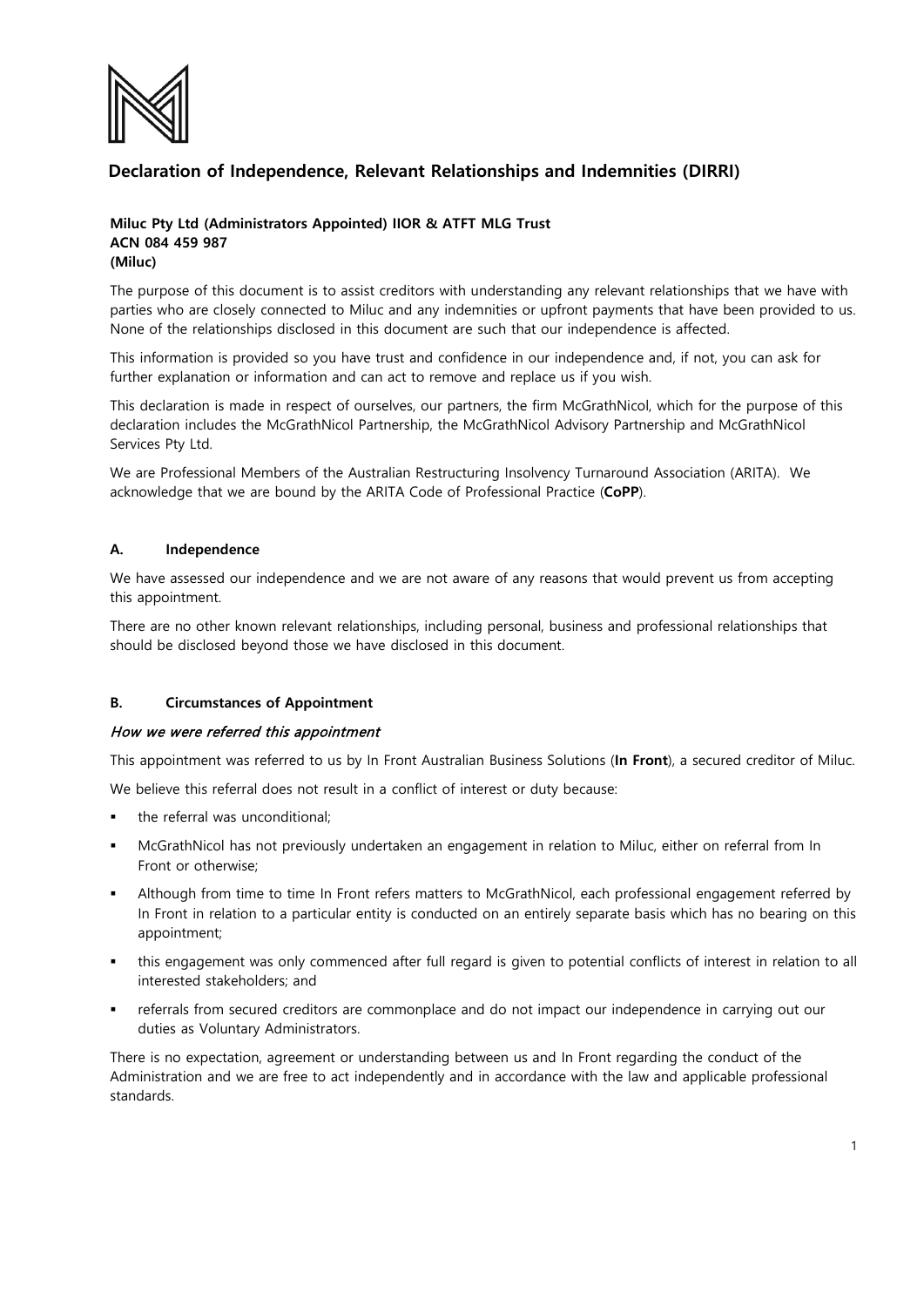

In Front first contacted Rob Kirman via telephone on 27 August 2019 in respect of Miluc following the appointment of liquidators to Miluc Civil Pty Ltd (In Liquidation), a related entity guarantor for a rental agreement between In Front and Miluc. In Front were considering their options in relation to Miluc and provided Mr Kirman with a brief background in relation to the position of Miluc. During the call, Mr Kirman discussed some of the options In Front was considering to recover its debt.

A further telephone conversation occurred between In Front and Mr Kirman on 4 August 2020 and Mr Kirman met with In Front on 5 August 2020. The purpose of the conversations was to provide Mr Kirman with an update in relation to Miluc's financial position, confirm In Front was considering its position in relation to its outstanding debt due from Miluc and discuss options available to In Front.

A telephone conversation was held between Mr Kirman and In Front on 2 February 2021. The purpose of the conversation was to provide Mr Kirman with a further update in relation to Miluc's position, including specific properties, and to discuss the options available to In Front in relation to their outstanding debt due from Miluc.

On 25 May 2021 Mr Kirman, accompanied by a partner from HWL Ebsworth, met with In Front. The purpose of the meeting was to provide Mr Kirman with a further update in relation to Miluc's position, including specific properties, and to discuss the options available to In Front in relation to their outstanding debt due from Miluc. In Front requested Mr Kirman consent to act as Voluntary Administrator of Miluc. After considering the position of Miluc, Rob Kirman and Rob Brauer provided a consent to act later that day.

Limited information was provided to Mr Kirman via email correspondence on an ad-hoc basis between August 2019 and May 2021 when the above referenced discussions occurred. During each of the above communications no formal advice was provided and we received no remuneration.

The purpose of these emails and communications between In Front and McGrathNicol was to:

- provide background information to McGrathNicol in the event a formal; appointment was required;
- understand Miluc's business and the status of the property sale process;
- consider the options available to In Front and the types of assistance that McGrathNicol could provide in relation to Miluc. This included providing an overview of the various insolvency processes, including the voluntary administration process; and
- obtain information to enable effective planning for commencing a voluntary administration appointment.

These meetings did not involve any consideration of the effectiveness or validity of the security held by In Front and we understand In Front has separate legal representation in relation to this issue.

We received no remuneration and provided no advice to In Front or Miluc. At the time of writing, we have had no contact with the director of Miluc, Mr Michael Gosatti.

On 26 May 2021, In Front and Rob Kirman and Rob Brauer executed a deed appointing the Administrators.

In our opinion, these meetings do not affect our independence because:

- it is recognised by the Courts and the CoPP that pre-appointment communications regarding the insolvency process and available options is necessary and does not amount to an impediment to accepting an appointment; and
- the nature of the communications was such that it would not be subject to review and challenge during the course of the Administration. Nor would the communications influence our ability to be able to fully comply with the statutory and fiduciary obligations associated with the Administration in an objective and impartial manner.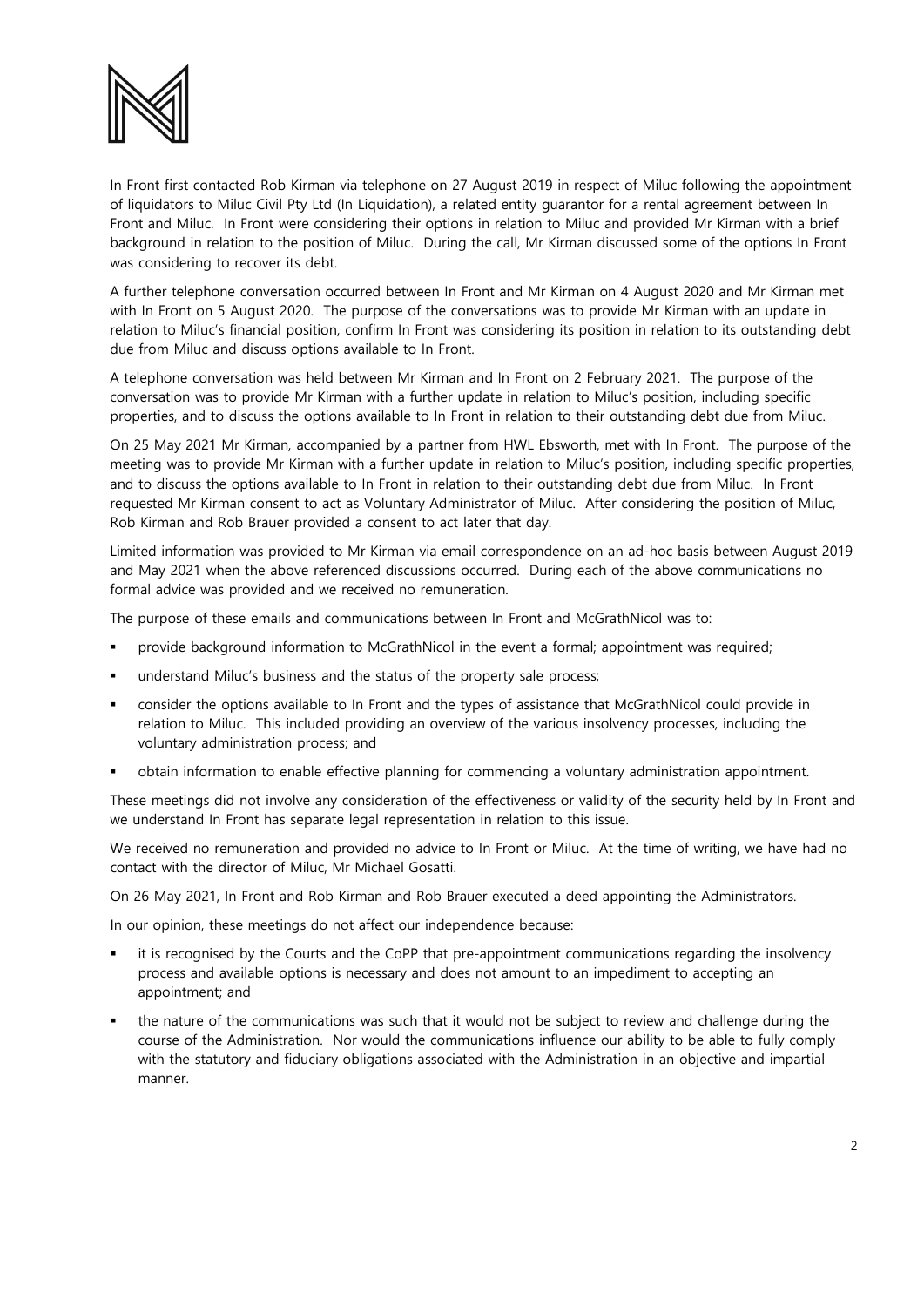

In Front is a secured lender and has made some professional referrals to McGrathNicol in the past for insolvency services.

We have provided no other information to In Front, Miluc, Mr Michael Gosatti (director of Miluc) and (where applicable) its advisors prior to our appointment beyond that outlined in this DIRRI.

## **C. Declaration of Relationships**

| Within the previous two years, have we, or our firm, had a relationship with:                                                   |                                                                                                                                                                                                                                                                                                                                                                                                                                                                                                                                                                                                                                                                                                                                                                                                                                                                                                                                                                                                                                           |
|---------------------------------------------------------------------------------------------------------------------------------|-------------------------------------------------------------------------------------------------------------------------------------------------------------------------------------------------------------------------------------------------------------------------------------------------------------------------------------------------------------------------------------------------------------------------------------------------------------------------------------------------------------------------------------------------------------------------------------------------------------------------------------------------------------------------------------------------------------------------------------------------------------------------------------------------------------------------------------------------------------------------------------------------------------------------------------------------------------------------------------------------------------------------------------------|
| Miluc?                                                                                                                          | $\boxtimes$ No<br>$\Box$ Yes                                                                                                                                                                                                                                                                                                                                                                                                                                                                                                                                                                                                                                                                                                                                                                                                                                                                                                                                                                                                              |
| The director of Miluc?                                                                                                          | $\Box$ Yes<br>$\boxtimes$ No                                                                                                                                                                                                                                                                                                                                                                                                                                                                                                                                                                                                                                                                                                                                                                                                                                                                                                                                                                                                              |
| Any associates of<br>Miluc?                                                                                                     | $\Box$ Yes<br>$\boxtimes$ No                                                                                                                                                                                                                                                                                                                                                                                                                                                                                                                                                                                                                                                                                                                                                                                                                                                                                                                                                                                                              |
| A former insolvency<br>practitioner appointed<br>to Miluc?                                                                      | $\Box$ Yes<br>$\boxtimes$ No                                                                                                                                                                                                                                                                                                                                                                                                                                                                                                                                                                                                                                                                                                                                                                                                                                                                                                                                                                                                              |
| A secured creditor<br>entitled to enforce a<br>security over the<br>whole or substantially<br>the whole of Miluc's<br>property? | $\boxtimes$ Yes<br>$\Box$ No<br>National Australia Bank Limited (NAB) and In Front hold charges on the whole or<br>substantially the whole of the property of Miluc.<br>McGrathNicol undertakes restructuring and advisory work from time to time on<br>instructions from NAB and In Front.<br>We believe this relationship does not result in a conflict of interest or duty because:<br>Each professional engagement undertaken for NAB and In Front in relation to a<br>particular entity or group of entities is conducted on an entirely separate basis<br>which has no bearing on this appointment.<br>These engagements are only commenced after full regard is given to potential<br>٠<br>conflicts of interest in relation to all interested stakeholders.<br>McGrathNicol has not undertaken an engagement for NAB and/or In Front in<br>٠<br>respect of Miluc (other than that referred to in Part B above). Given these<br>factors, our independence in acting as Voluntary Administrators of Miluc has not<br>been affected. |

## **Do we have any other relationships that we consider are relevant to creditors assessing our independence?**

☐ Yes ☒ No